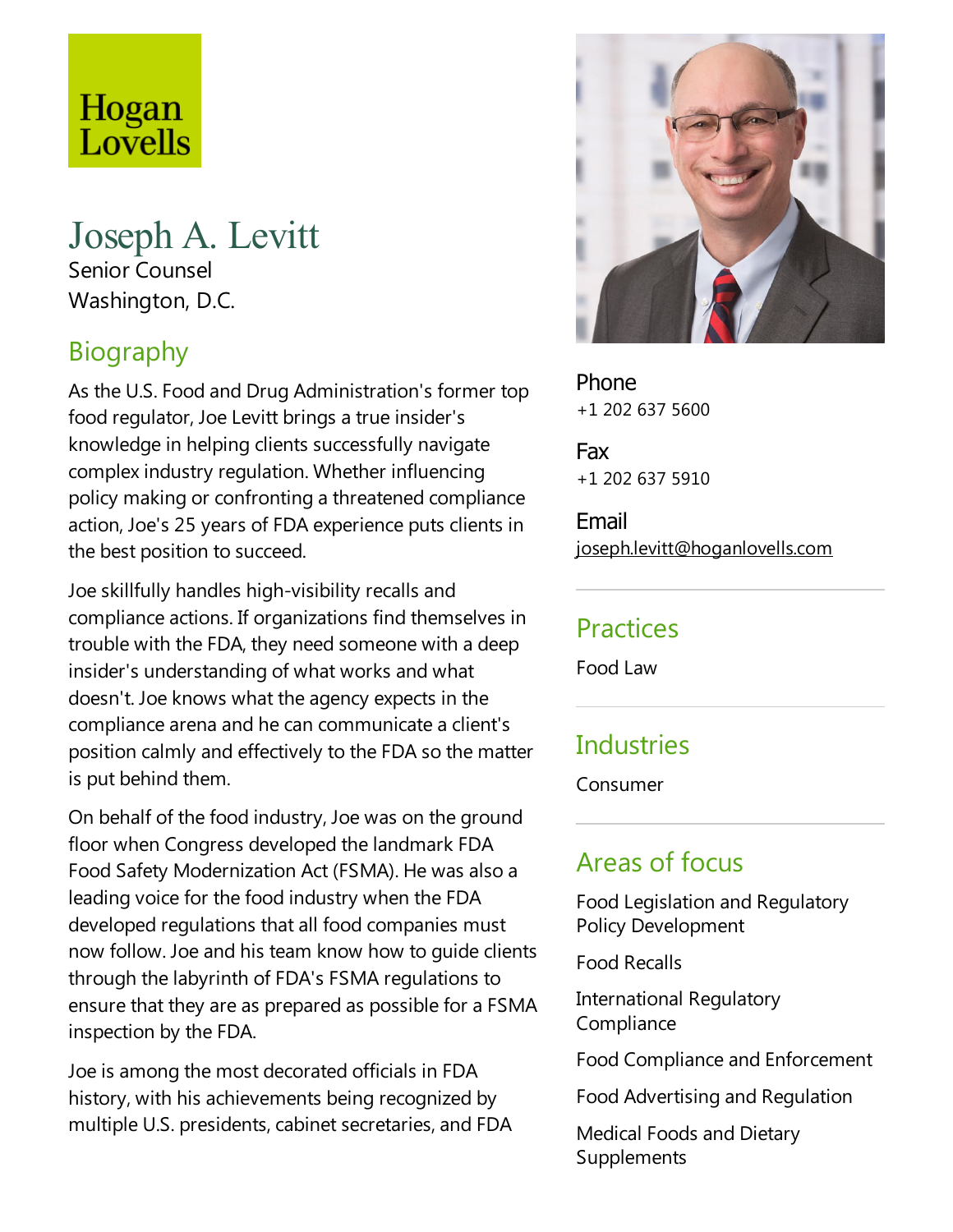Commissioners. He maintains close working relationships with senior FDA officials and has served as the Board Chair of the FDA Alumni Association.

## Representative experience

Represented food industry in all aspects of legislative and regulations development for the landmark FDA Food Safety Modernization Act.

Represented major food company in nationwide recall and successful return to marketplace.

Counseled major food companies in responding to FDA Warning Letters and reaching successful resolution.

Counseled major food companies in responding to criminal investigations.

#### Awards and rankings

- Food & Beverages: Regulatory & Litigation (Nationwide), Chambers USA, 2009-2020
- Food & Beverage MVP, Law360, 2016
- **FIDA Alumni Association Founders Award, 2014**
- **BTI Client Service All-Star, BTI Consulting Group,** 2013
- **FDA Distinguished Alumni Award, FDA, 2010**
- **FIDA Equal Employment Opportunity Award, FDA,** 2002
- **HHS Secretary's Certificate of Appreciation, 2003**
- **Presidential Distinguished Executive Rank Award,** 2001
- **FIDLI Distinguished Service and Leadership Award,** FDLI, 2001
- **Presidential Meritorious Executive Rank Award, 1991,** 1999
- **FDA Award of Merit, 1982, 1985, 1987, 1999**
- **FDA Commissioner's Special Citation, FDA, 1989**
- **HHS Secretary's Special Citation, 1989**
- **HHS Distinguished Service Award, 1988**

## Education and admissions

#### Education

J.D., Boston University School of Law, cum laude, 1978

B.A., Cornell University, magna cum laude, 1975

## **Memberships**

FDA Alumni Association (2007- 2017) (Board Chair 2012-14)

Food Allergy & Anaphylaxis Network (FAAN) (2005-10) (Board Chair 2007)

Food and Drug Law Institute(2004- 05)

#### Bar admissions and qualifications

District of Columbia

**Massachusetts**